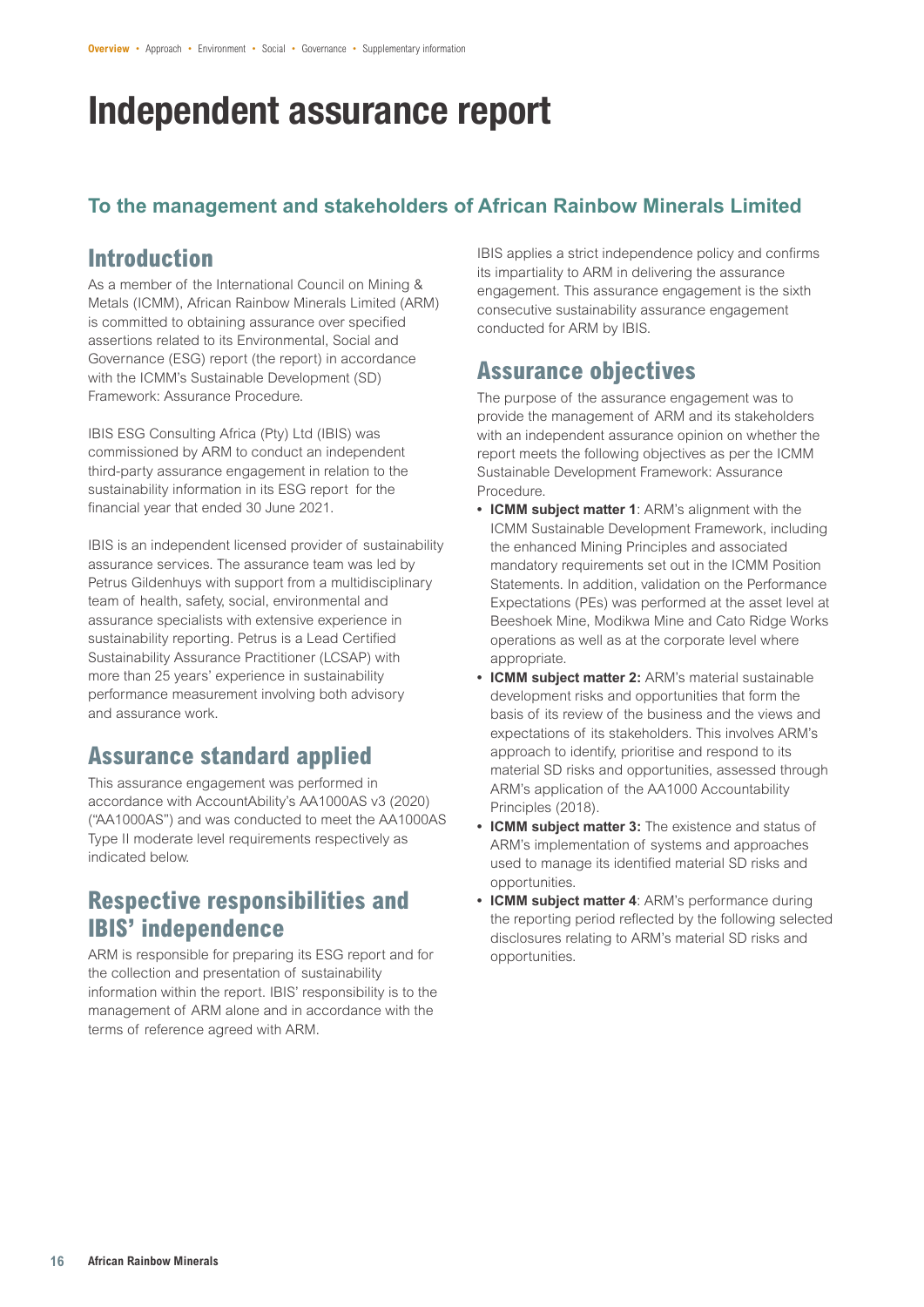| <b>Disclosure</b>                                                                                     | <b>Unit of</b><br>measurement |
|-------------------------------------------------------------------------------------------------------|-------------------------------|
| Scope 1 and 2 attributable                                                                            |                               |
| greenhouse gas emissions                                                                              | tCO <sub>2e</sub>             |
| Total electricity consumption                                                                         | <b>MWh</b>                    |
| Total diesel consumption                                                                              | million litres                |
| Total volume of water withdrawal                                                                      | million $m3$                  |
| Total volume of water outputs                                                                         | million $m3$                  |
| Fatality frequency rate (FFR)                                                                         | rate                          |
| Lost-time injury frequency rate<br>(LTIFR)                                                            | rate                          |
| Total recordable injury frequency<br>rate (TRIFR)                                                     | rate                          |
| Total number of new pulmonary<br>tuberculosis (PTB) cases (2020<br>calendar year)                     | number                        |
| Total number of occupational<br>diseases submitted for<br>compensation                                | number                        |
| Total number of employees and<br>contractors receiving antiretroviral<br>treatment (ART)              | number                        |
| Total amount of corporate social<br>investment (CSI) and local<br>economic development (LED)<br>spend | million ZAR                   |
|                                                                                                       |                               |

- **• ICMM subject matter 5**: ARM's application of the GRI Standards in accordance "core" reporting requirements.
- **• King IV alignment:** ARM's compliance with the principles contained within the 4th version of the King Report on Governance for South Africa 2016 and the King Code of Governance Principles (collectively, King IV™).

## **Assessment criteria**

The following suitable assessment criteria were used in undertaking the work:

- **ICMM subject matter 1:** ICMM's 10 Sustainable Development Principles, Performance Expectations criteria and Position Statements.
- **ICMM subject matter 2:** AA1000AP (2018) adherence criteria for the Principles of Inclusivity, Materiality, Responsiveness and Impact.
- **ICMM subject matter 3:** ARM's description of systems and approaches used to manage its material SD risks and opportunities and the implementation of these systems and approaches.
- **ICMM subject matter 4:** GRI Standards, the Greenhouse Gas Protocol, the ICMM Water Reporting Framework, Definitions and guidance used by ARM for reporting qualitative and quantitative performance, as well as the completeness, accuracy and validity of disclosures.
- **ICMM subject matter 5:** GRI Standards and their Mining and Metals Sector Supplement (MMSS).
- **• King IV alignment:** King Report on Governance for South Africa and the King Code of Governance Principles.

## **Assurance procedures performed**

Our assurance methodology included:

- Telephonic Interviews with relevant functional managers from the ARM corporate office and operations to understand and test the processes in place for adherence to the AA1000AP (2018) stakeholder engagement principles and disclosure of the selected disclosures in the assurance scope.
- Desktop reviews for three select operations: Beeshoek Mine, Modikwa Mine and Cato Ridge Works, which involved testing, on a sample basis, the measurement, collection, aggregation and reporting processes in place.
- Inspection and corroboration of supporting evidence to evaluate the data generation and reporting processes against the assurance criteria.
- Reporting the assurance observations to management as they arose to provide an opportunity for corrective action prior to completion of the assurance process.
- Assessing the presentation of information relevant to the scope of work in the ESG report to ensure consistency with the assurance observations.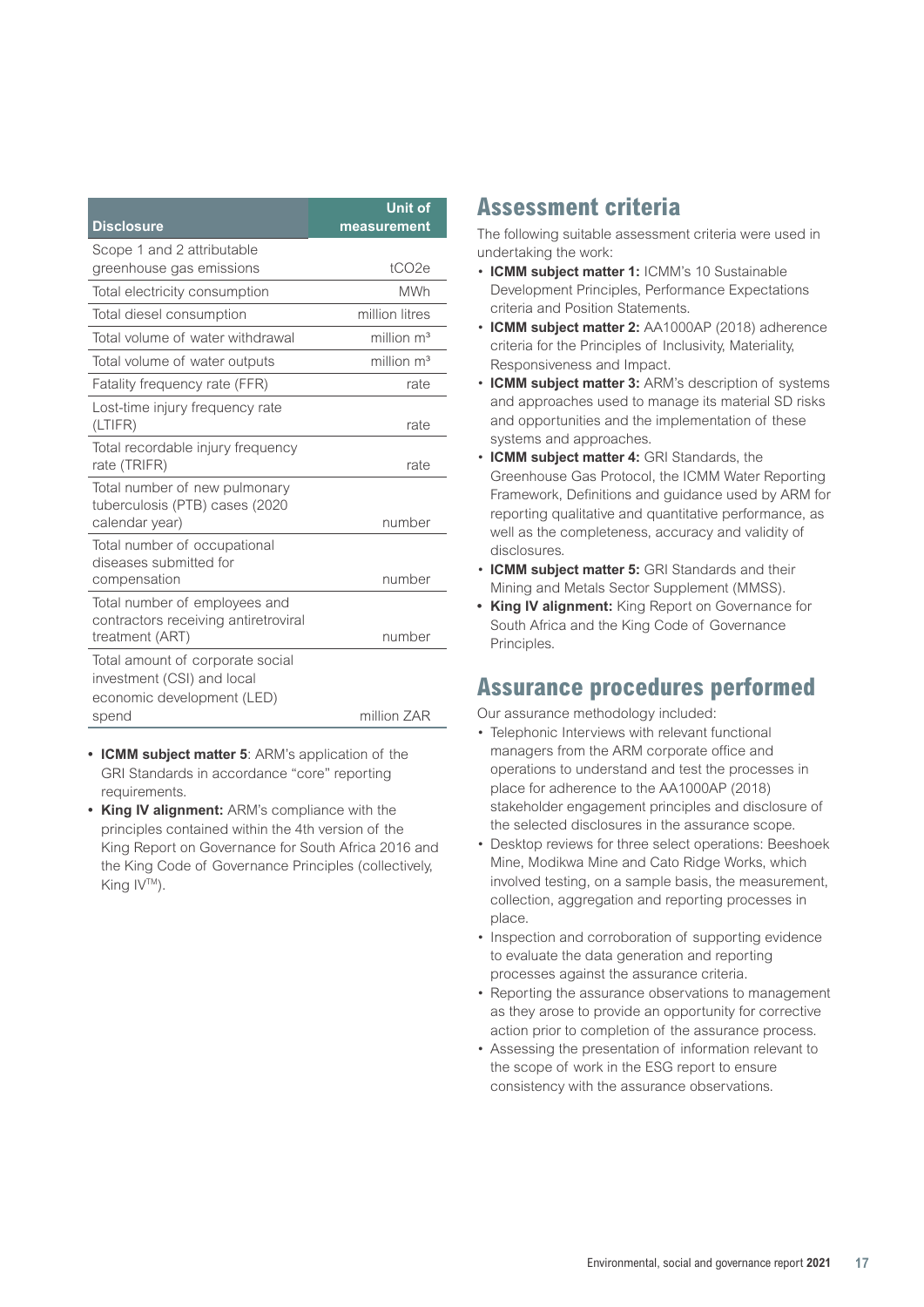# Independent assurance report continued

## **Engagement limitations**

The procedures performed in a moderate assurance engagement vary in nature from, and are less in extent, than for a high assurance engagement. As a result, the level of assurance obtained for a moderate assurance engagement is lower than for high assurance as per AA1000AS.

Due to the global Covid-19 pandemic related travel restrictions and risks, all assurance work was desktop based. Evidence to support information reported for the sampled sites was obtained electronically for review and assessment as a basis for our assurance conclusion. Readers of the ESG report are cautioned to understand this inherent limitation.

The scope of work did not extend to any subject matters other than specified in this assurance statement. IBIS experienced no limitations to the agreed extent of work required for the engagement.

## **Assurance conclusion**

IBIS planned and performed the work to obtain all the information and explanations believed necessary to provide a basis for the assurance conclusion for a moderate assurance level in accordance with AA1000AS.

In our opinion, based on the work undertaken for moderate assurance as described, we conclude that the subject matters in the scope of this assurance engagement have been prepared in accordance with the defined criteria and are free from material misstatement.

## **Key observations and recommendations**

Based on the work set out above, and without affecting the assurance conclusion, the key observations and recommendations for improvement are set out below.

#### **In relation to ICMM subject matter 1**

Corporate level policies, management standards and procedures observed adequately demonstrate ARM's corporate commitment to the ICMM Mining Principles and the related Position Statements. The PE validation processes also confirmed appropriate alignment with the ICMM Performance Expectations.

#### **In relation to ICMM subject matter 2**

**Inclusivity:** ARM's code of conduct, which contains a stakeholder communication policy, together with the board charter provide for inclusive stakeholder engagement and monitoring. Stakeholder and community engagement were observed to be an agenda item at operational, divisional and board meetings. Responsibilities were found to be appropriately assigned at all levels. Documented evidence assessed at select operations as well as board minutes inspected pointed to a high level of inclusivity in ARM's deliberations, decisions, and actions, which take the legitimate interests and expectations of the company's stakeholders into account.

**Materiality:** ARM has applied due process in mapping and disclosing its material stakeholder concerns in a transparent and balanced manner. Stakeholder engagement informs ARM's material matters, risks and opportunities and provide input into the business strategy and long-term direction. Material matters for FY2021 were reviewed against board and executive committee deliberations, feedback from formal and informal engagements with stakeholders during the year, a review of media reports and peer analysis. The FY2021 ESG report presents ARM's material matters along with the relevant components and descriptions. The ESG report also sets out material concerns from key stakeholders and what ARM's responses related to them were.

**Responsiveness:** ARM's responses to stakeholder issues observed across different stakeholder groups, at both corporate and operational levels, indicate a high level of maturity and accountability to issues raised. A sample of responses to stakeholders observed were found to be directly related to the stakeholder concerns and were conducted in a timely, fair and appropriate manner without prejudice to any one stakeholder group.

**Impact:** ARM reports on a range of material ESG topics based on its ongoing monitoring, measurement, and evaluation of its impacts; both qualitatively and quantitatively. ARM's SD policies and procedures aim to enhance the quality of outcomes from its interventions that will add value to society and contribute to the developmental aspirations set out in the United Nations Sustainable Development Goals (SDGs). The SDGs that align with ARM's business have been adopted and reported on for FY2021, demonstrating ARM's impact